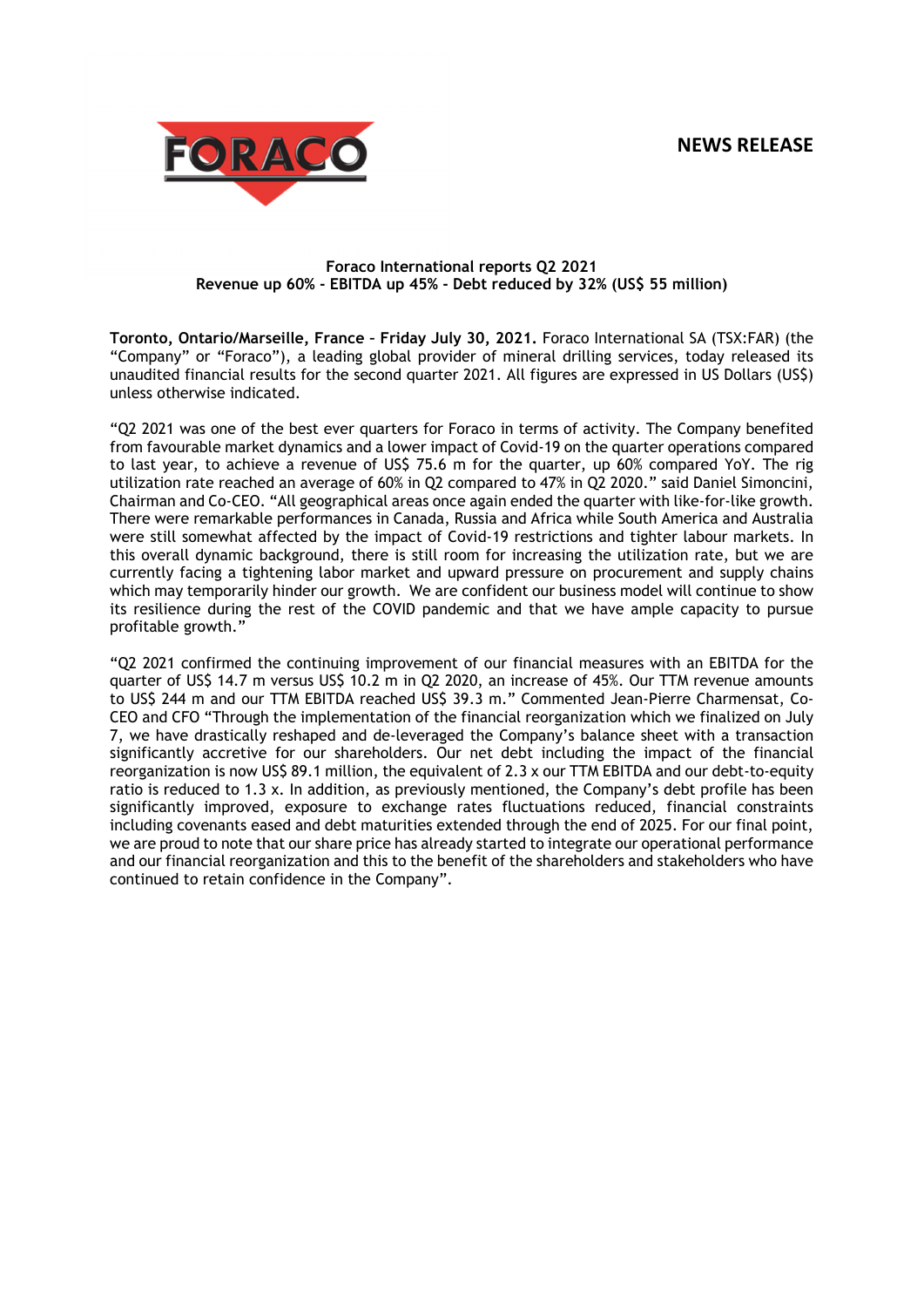## **Simplified Balance Sheet**

The table below presents, in the proforma column, the assets, equity and liabilities of the Company assuming that the financial reorganization completed on July 7, 2021 was effective as at June 30, 2021.

| in thousands of USS                 | June 30,2021<br>(proforma) | June 30,2021 | December 31,2020 |
|-------------------------------------|----------------------------|--------------|------------------|
| Non-current assets                  | 131.39                     | 140.467      | 136.324          |
| Current assets                      | 88.376                     | 88.376       | 70.481           |
| Cash and cash equivalents           | 19.978                     | 20.084       | 20.96            |
| <b>Total assets</b>                 | 239.741                    | 248.927      | 227.765          |
|                                     |                            |              |                  |
| Total equity                        | 69.725                     | 26.858       | 17.802           |
| <b>Borrowings</b>                   | 109.053                    | 160.488      | 162.612          |
| Non-current liabilities             | 3.317                      | 3.428        | 4.087            |
| <b>Current liabilities</b>          | 57.647                     | 58.153       | 43.265           |
| <b>Total equity and liabilities</b> | 239.741                    | 248.927      | 227.765          |
| <b>Net Debt</b>                     | 89.069                     | 140.404      | 141.652          |

# **Income Statement**

| (In thousands of US\$)<br>(unaudited) |               | Three-month period ended June 30, |        |               | Six-month period ended June 30, |        |  |  |
|---------------------------------------|---------------|-----------------------------------|--------|---------------|---------------------------------|--------|--|--|
|                                       | 2021 proforma | 2021                              | 2020   | '021 proforma | 2022                            | 2020   |  |  |
| Revenue                               | 75,668        | 75,668                            | 47,351 | 130,219       | 130,219                         | 97,022 |  |  |
| Gross profit / (loss) (1)             | 15,809        | 15,809                            | 11,164 | 21,850        | 21,850                          | 16,427 |  |  |
| As a percentage of sales              | 20.9%         | 20.9%                             | 23.6%  | 16.8%         | 16.8%                           | 16.9%  |  |  |
| <b>EBITDA</b>                         | 14,705        | 14,705                            | 10,161 | 19,819        | 19,819                          | 14,626 |  |  |
| As a percentage of sales              | 19.4%         | 19.4%                             | 21.5%  | 15.2%         | 15.2%                           | 15.1%  |  |  |
| Operating profit / (loss)             | 10,049        | 10,049                            | 6,062  | 10,852        | 10,852                          | 6,186  |  |  |
| As a percentage of sales              | 13.3%         | 13.3%                             | 12.8%  | 8.3%          | 8.3%                            | 6.4%   |  |  |
| Profit / (loss) for the period        | 31,681        | 5,656                             | 3,277  | 30,716        | 4,691                           | 1,212  |  |  |
| Attributable to:                      |               |                                   |        |               |                                 |        |  |  |
| Equity holders of the                 | 29,830        | 3,805                             | 1,726  | 28,834        | 2,809                           | (316)  |  |  |
| Non-controlling interests             | 1,851         | 1,851                             | 1,551  | 1,882         | 1,882                           | 1,529  |  |  |
| EPS (in US cents)                     |               |                                   |        |               |                                 |        |  |  |
| Basic                                 | 30.05         | 4.27                              | 1.88   | 29.05         | 3.15                            | (0.35) |  |  |
| <b>Diluted</b>                        | 29.83         | 4.15                              | 1.92   | 28.96         | 3.06                            | (0.35) |  |  |

**(1)This line item includes amortization and depreciation expenses related to operations**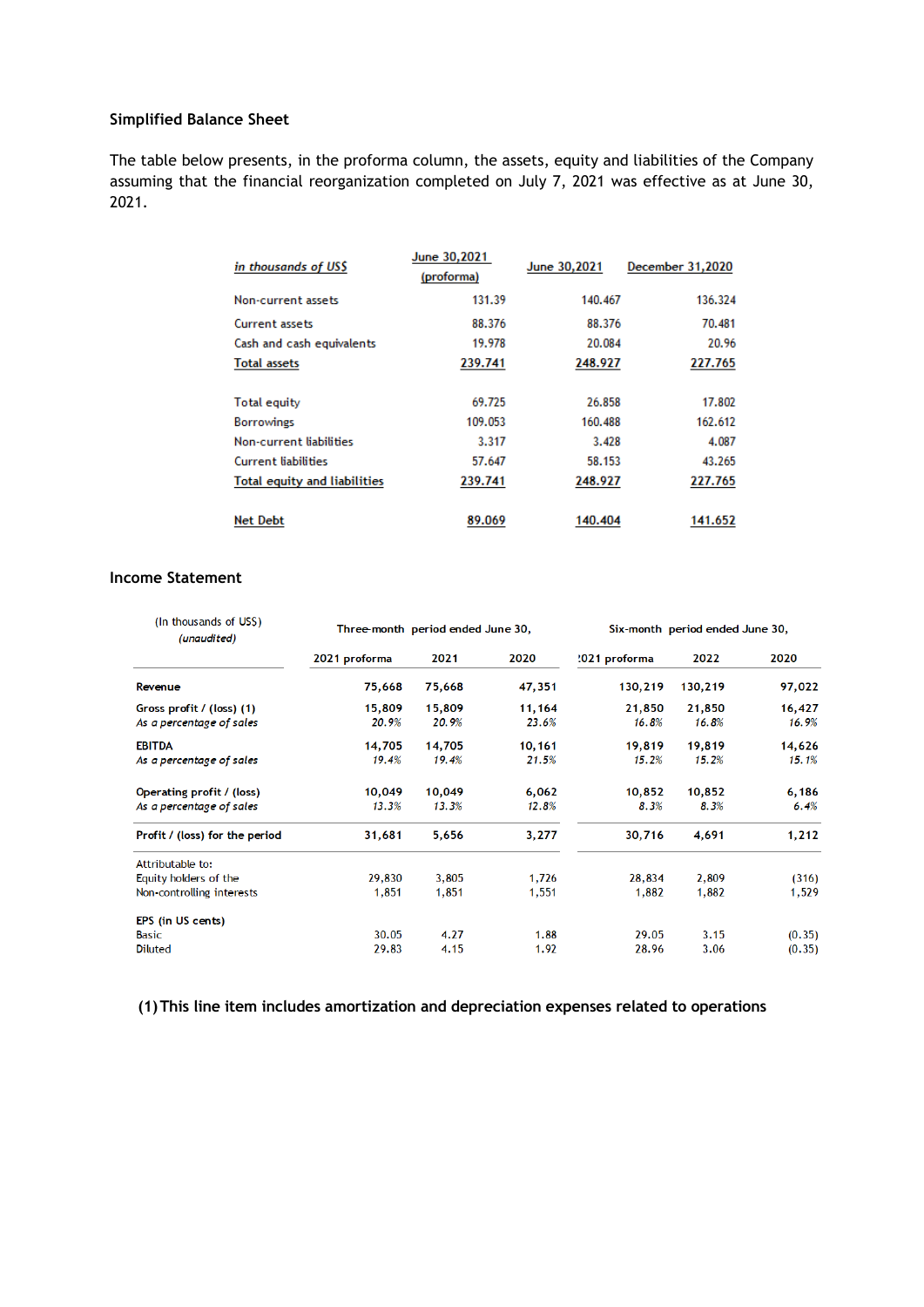# **Highlights – Q2 2021**

## Balance Sheet

- On July 7, 2021, the Company finalized its financial reorganization through the raising of US\$ 100 million of new bonds and the early redemption of its euro-denominated bonds maturing in May 2022.
- The proforma net debt including the impact of the financial reorganization and of IFRS 16 was US\$ 89.1 million as at June 30, 2021 compared to US\$ 141.7 million as at December 31, 2020.
- Following this reorganization, the proforma net debt to equity ratio is 1.3 and the proforma leverage ratio (Net debt / TTM EBITDA) is 2.3.

## Revenue

- Revenue of the period amounted to US\$ 75.7 million compared to US\$ 47.4 million in Q2 2020, an increase of 60%. The Company benefited from favourable market dynamics and the lower impact of Covid-19 on the 2021 operations compared to 2020,
- This trend is confirmed by the rig utilization rate which increased to 60% in Q2 2021 compared to 48% in Q1 2021 and 47% in Q2 2020.

## Profitability

- The Q2 2021 gross margin including depreciation within cost of sales was US\$ 15.8 million (or 20.9% of revenue) compared to US\$ 11.2 million (or 23.6% of revenue) in Q2 2020. Ongoing contracts reported solid performances while some new contracts in mobilization phase generated a lower percentage of gross margin.
- During the quarter, EBITDA amounted to US\$ 14.7 million (or 19.4% of revenue), a 45% increase compared to US\$ 10.2 million (or 21.5% of revenue) for the same quarter last year.

## **Highlights – H1 2021**

## Revenue

 H1 2021 revenue amounted to US\$ 130.2 million compared to US\$ 97.0 million in H1 2020 an increase of 34%.

## Profitability

- H1 2021 gross margin including depreciation within cost of sales was US\$ 21.9 million (or 16.8% of revenue) compared to US\$ 16.4 million (or 16.9% of revenue) in H1 2020.
- During the semester, EBITDA amounted to US\$ 19.9 million (or 15.2% of revenue), compared to US\$ 14.6 million (or 15.1% of revenue) for the same period last year.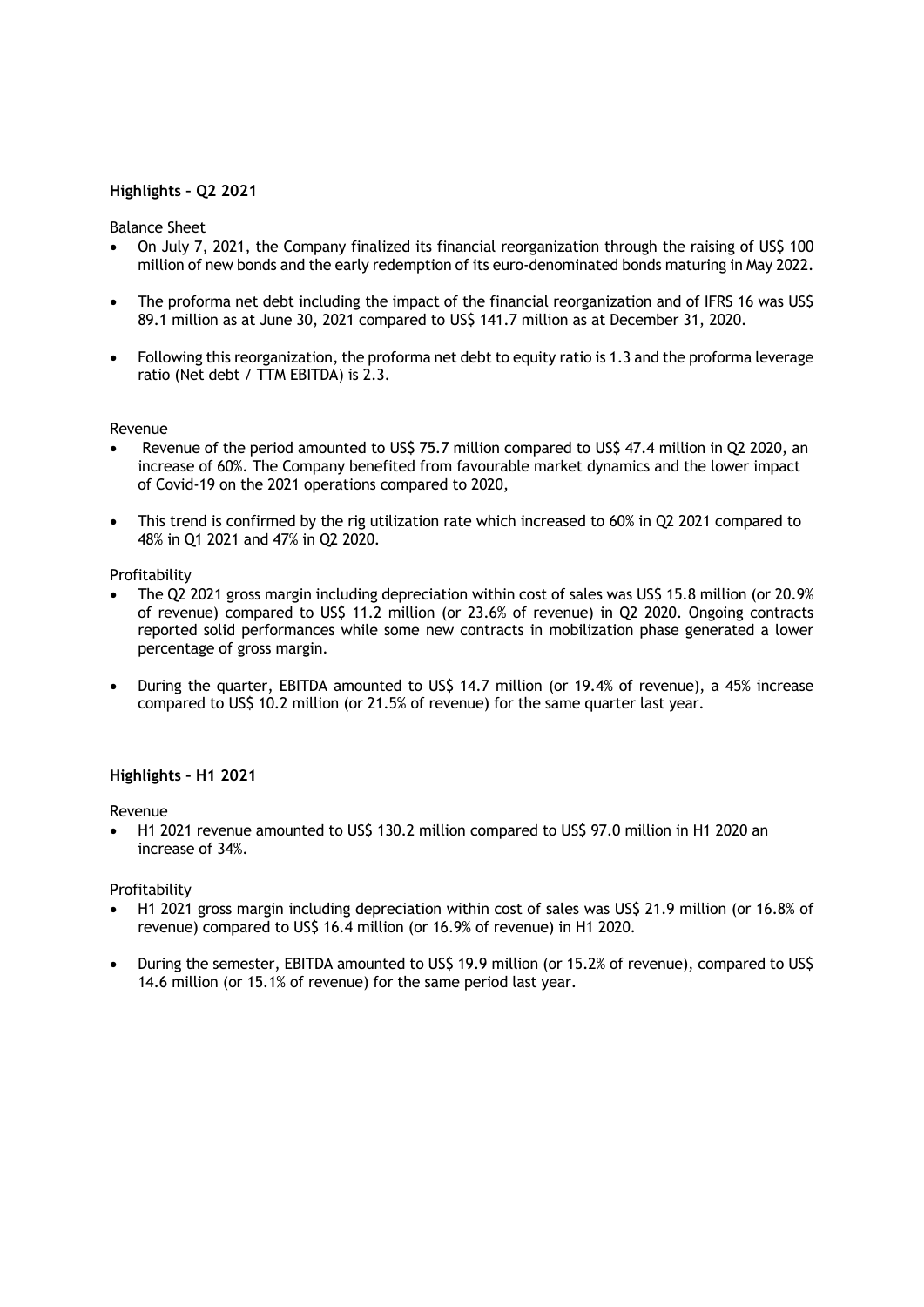#### **Financial results**

#### *Revenue*

| (In thousands of USS) - <i>(unaudited)</i><br>Reporting segment | 02 2021 | % change   | Q2 2020       | H <sub>1</sub> 2021 | % change   | H1 2020 |
|-----------------------------------------------------------------|---------|------------|---------------|---------------------|------------|---------|
|                                                                 | 64,737  | 61%        | 40,129        | 109,839             | 36%        | 80,509  |
|                                                                 | 10,931  | <u>51%</u> | 7,222         | 20,380              | 23%        | 16,513  |
| Total revenue                                                   | 75,668  | 60%        | 47,351        | 130,219             | <u>34%</u> | 97,022  |
| Geographic region                                               |         |            |               |                     |            |         |
| North America                                                   | 25,723  | 122%       | 11,570        | 44,358              | 49%        | 29,846  |
| Europe, Middle East and Africa                                  | 24,474  | 38%        | 17.758        | 43,302              | 31%        | 32,863  |
| South America                                                   | 12,819  | 91%        | 6.718         | 22,399              | 42%        | 15,804  |
|                                                                 | 12,652  | <u>12%</u> | <u>11,305</u> | 20,160              | 9%         | 18,509  |
| Total revenue                                                   | 75,668  | 60%        | 47,351        | <u>130,219</u>      | 34%        | 97,022  |

## **Q2 2021**

Revenue of the quarter increased from US\$ 47.4 million in Q2 2020 to US\$ 75.7 million in Q2 2021 (60%).

The significant increase in revenue for both reporting segments is the result of the combination of favourable market dynamics and the lower impact of Covid-19 on the Q2 2021 operations.

Activity in North America increased 122% with revenue at US\$ 25.7 million in Q2 2021 compared to US\$ 11.6 million in Q2 2020. This increase is mainly due to new significant contracts secured during Q4 2020 and less disruptions linked to the Covid 19 pandemic.

In EMEA revenue for the quarter was US\$ 24.5 million compared to US\$ 17.8 million in Q2 2020, an increase of 38%. Each area showed improved activity. In Africa, new contracts mobilized in Q1 2021 continued in Q2 2021 and will continue through 2021. In Russia, activity increased by 24% thanks to new significant contracts secured during Q1 2021.

Revenue in South America increased by 91% at US\$ 12.9 million in Q2 2021 (US\$ 6.7 million in Q2 2020). The activity in the region was particularly impacted in Q2 2020 by the effect of the pandemic which disrupted the commercial and operational activities.

In Asia Pacific, Q2 2021 revenue amounted to US\$ 12.7 million, an increase of 12%. New contracts were mobilized during the quarter and will continue through 2021.

## **H1 2021**

H1 2021 revenue amounted to US\$ 130.2 million compared to US\$ 97.0 million in H1 2020, an increase of 34%. The increase in revenue is the result of the combination of favourable market dynamics and the lower impact of Covid-19 on the 2021 operations.

Revenue in North America increased by 49% to US\$ 44.4 million in H1 2021 from US\$ 29.8 million in H1 2020, a growth driven by long term contracts This increase is also due to the fact that Q2 2020 was particularly affected by the Covid-19 pandemic.

In EMEA, revenue increased by 31%, to US\$ 43.3 million in H1 2021 from US\$ 32.9 million in H1 2020. Both CEI and Africa areas showed sustained activity.

Revenue in South America increased by 42% at US\$ 22.4 million in H1 2021 (US\$ 15.8 million in H1 2020). The activity in the region was particularly impacted by the effect of the Covid-19 pandemic in H1 2020.

In Asia Pacific, H1 2021 revenue amounted to US\$ 20.2 million, an increase of 9%.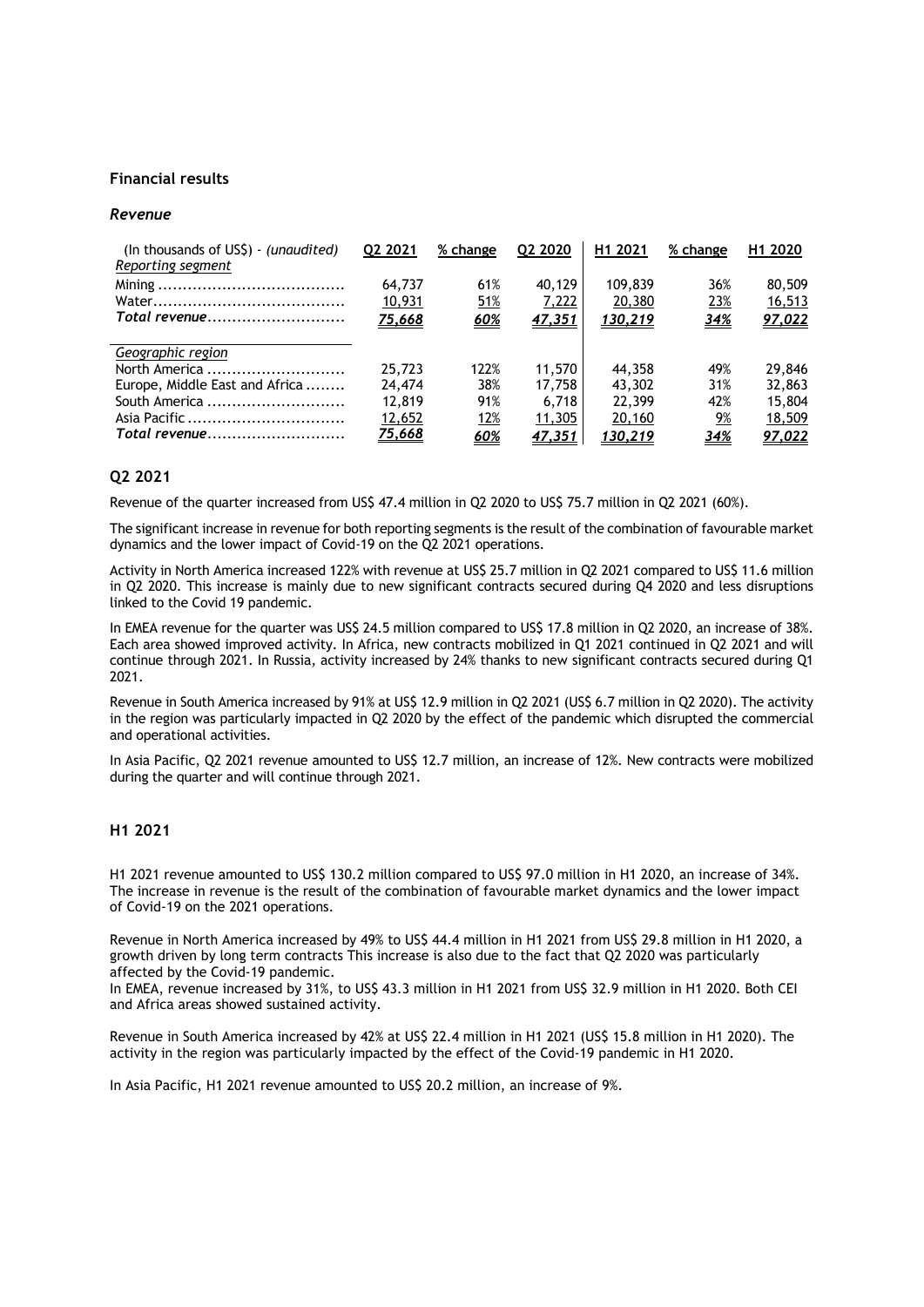# *Gross profit*

| (In thousands of US\$) - (unaudited) | 02 2021       | % change   | 02 2020 | H <sub>1</sub> 2021 | % change   | H <sub>1</sub> 2020 |
|--------------------------------------|---------------|------------|---------|---------------------|------------|---------------------|
| Reporting segment                    |               |            |         |                     |            |                     |
|                                      | 12,870        | 49%        | 8.650   | 17.622              | 45%        | 12,169              |
|                                      | 2,939         | <u>17%</u> | 2,514   | 4,228               | 0%         | 4,258               |
| Total gross profit / (loss)          | <u>15,809</u> | <u>42%</u> | 11.164  | <u>21,850</u>       | <u>33%</u> | <u>16,427</u>       |
|                                      |               |            |         |                     |            |                     |

## **Q2 2021**

The Q2 2021 gross margin including depreciation within cost of sales was US\$ 15.8 million (or 20.9% of revenue) compared to US\$ 11.2 million (or 23.6% of revenue) in Q2 2020. Ongoing contracts reported solid performances while some new contracts in mobilization phase generated a lower percentage of gross margin. All regions face ongoing pressures on supply chains and procurement and operate in a tight labor market which generates inflation on costs and impact the project gross margins. There is generally a time lag before these costs increases can be passed through selling prices.

#### **H1 2021**

The H1 2021 gross margin including depreciation within cost of sales was US\$ 21.9 million compared to US\$ 16.4 million in H1 2020. Ongoing contracts reported solid performances while some new contracts in mobilization phase generated a lower percentage of gross margin. All regions face ongoing inflationary pressures on operating costs. There is generally a time lag before these costs increases can be passed on through selling prices.

#### *Selling, General and Administrative Expenses*

| (In thousands of US\$) - (unaudited)            | 02 2021 | % change Q2 2020   H1 2021 |       |        | % change H1 2020 |        |
|-------------------------------------------------|---------|----------------------------|-------|--------|------------------|--------|
| Selling, general and administrative<br>expenses | 5.760   | 13%                        | 5.102 | 10.988 | $7\%$            | 10.241 |

# **Q2 2021**

SG&A increased compared to the same quarter last year mainly due to one off costs related to the early redeemed loans. As a percentage of revenue, SG&A decreased from 10.8% in Q2 2020 to 7.6% in Q2 2021.

#### **H1 2021**

SG&A expenses decreased by 1% compared to the same period last year.

## *Operating result*

| (In thousands of $US\$ ) - (unaudited) | 02 2021 | % change   | 02 2020      | H <sub>1</sub> 2021 | % change | H <sub>1</sub> 2020 |
|----------------------------------------|---------|------------|--------------|---------------------|----------|---------------------|
| Reporting segment                      |         |            |              |                     |          |                     |
| Mining                                 | 7.942   | 84%        | 4.326        | 8.363               | 128%     | 3.667               |
| Water                                  | 2,107   | 21%        | <u>1,736</u> | 2,489               | -1%      | 2,519               |
| Total operating profit / (loss).       | 10.049  | <u>66%</u> | 6.062        | 10.852              | 75%      | 6.186               |

## **Q2 2021**

The operating profit was US\$ 10.1 million, a US\$ 4.0 million increase as a result of the increase in activity and the continued control over the operations and SG&A expenses.

#### **H1 2021**

The operating profit was US\$ 10.9 million in H1 2021, a US\$ 4.7 million improvement compared to H1 2020 as a result of the increase in activity and the continued control over the operations and SG&A expenses.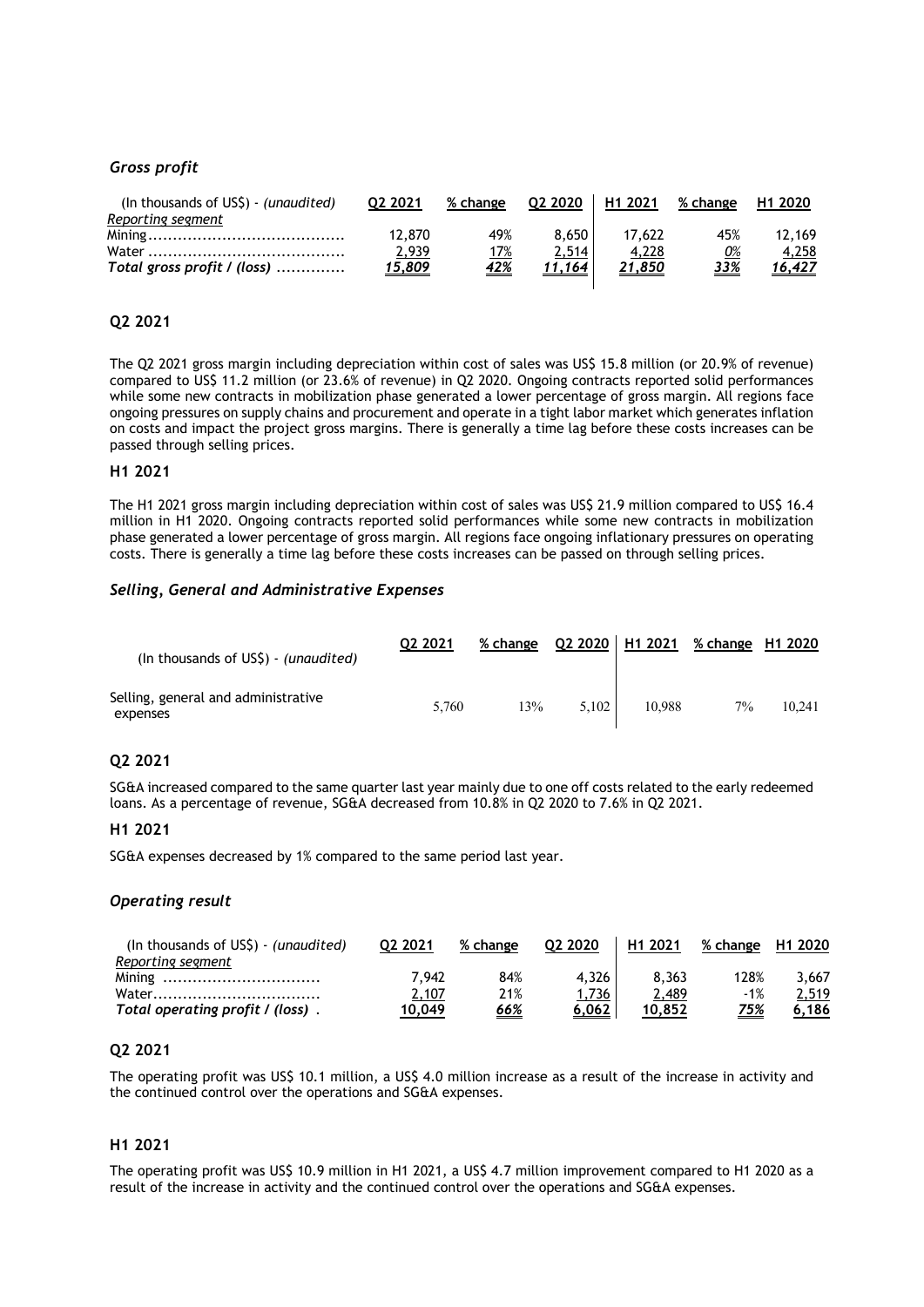# *Financial position*

The following table provides a summary of the Company's cash flows for H1 2021 and H1 2020:

| (In thousands of US\$)                                           | H1 2021   | H1 2020    |
|------------------------------------------------------------------|-----------|------------|
| Cash generated by operations before working capital requirements | 19,819    | 14,626     |
| Working capital requirements                                     | (3,011)   | (2, 177)   |
| Income tax paid (received)                                       | (3, 126)  | (928)      |
| Purchase of equipment in cash                                    | (10, 463) | (4, 147)   |
| Free Cash Flow before debt servicing                             | 3,219     | 7,375      |
| Debt variance                                                    | (3, 132)  | (4, 183)   |
| Interests paid                                                   | (775)     | (1,451)    |
| Acquisition of treasury shares                                   |           |            |
| Dividends paid to non-controlling interests                      | (225)     | (676)      |
| Net cash generated / (used in) financing activities              | (4, 132)  | (6, 310)   |
| Net cash variation                                               | (913)     | 1,065      |
| Foreign exchange differences                                     | 37        | (694)      |
| Variation in cash and cash equivalents                           | (876)     | <u>370</u> |

In H1 2021, the cash generated from operations before working capital requirements amounted to US\$ 19.8 million compared to US\$ 14.6 million in H1 2020.

In H1 2021, the working capital requirement was US\$3.0 million compared to US\$ 2.2 million in the same period last year.

During the period, the Capex was US\$ 10.5 million in cash compared to US\$ 4.1 million in H1 2020. The higher 2021 Capex is driven by the increased activity. Capex relates to acquisition of rigs, major rigs overhauls, ancillary equipment and rods.

As at June 30, 2021, cash and cash equivalents totaled US\$ 20.1 million compared to US\$ 21.0 million as at December 31, 2020. Cash and cash equivalents are mainly held at or invested within top tier financial institutions.

As at June 30, 2021, the proforma net debt including operation lease obligation (IFRS 16) implementation amounted to US\$ 89.1 million (US\$ 141.7 million as at December 31, 2020).

Bank guarantees as at June 30, 2021 totaled US\$ 6.3 million compared to US\$ 8.1 million as at December 31, 2020. The Company benefits from a confirmed contract guarantee line of  $\epsilon$  6.5 million (US\$ 7.7 million).

#### **Financial reorganization**

On July 7, 2021, the Company finalized its financial reorganization through the raising of US\$ 100 million of new bonds and the early redemption of its euro-denominated bonds maturing in May 2022. The early redemption of these bonds amounting to US\$ 146.8 million has been completed by way of a repayment of US\$ 91.0 million in cash using the June 30, 2021 exchange rate resulting in a US\$ 55.8 million debt reduction and the issuance of 9.3 million ordinary shares in favour of the former bondholders.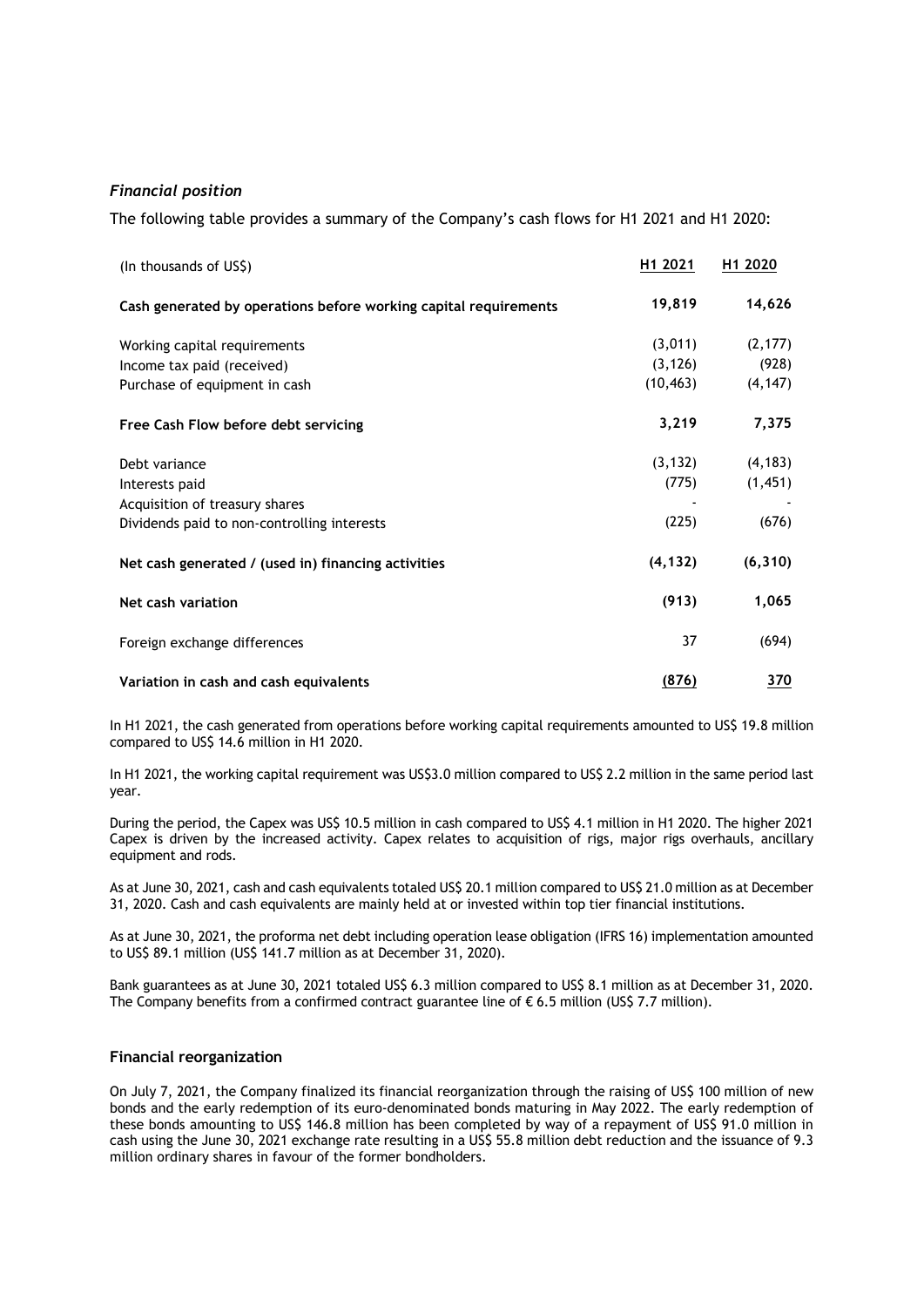This financial reorganisation also includes the early repayment or rescheduling of certain other loans, the renegotiation of the corporate guarantee lines and some amendments to the Corporate Governance of the Company in favour of the new shareholders. As part of the financial reorganization, the Company deleveraged its balance sheet, extended its debt maturity through the end of 2025 and eased its financial constraints and covenants.

As at June 30, 2021, the debt maturity before and after the financial reorganization is as follows:

|                       | New debt<br>maturity | <b>Former debt</b><br>maturity |
|-----------------------|----------------------|--------------------------------|
| Credit lines          | 1,747                | 1,747                          |
| Long-term debt        |                      |                                |
| Within one year       | 1,228                | 151,971                        |
| Between 1 and 2 years | 5,424                | 404                            |
| Between 2 and 3 years | 10,223               | 205                            |
| Between 3 and 4 years | 10,032               | 12                             |
| Between 4 and 5 years | 74,250               |                                |
| <b>Total</b>          | 102,904              | 154,339                        |

The accounting profit of the transaction before tax can be analysed as follows:

| Book value of the bonds as at June 30, 2021 per accounting                          | 145,871   |
|-------------------------------------------------------------------------------------|-----------|
| Fair value of the 9,300,000 shares issued to the benefit of the former bond holders | $-16.938$ |
| Cash payable to the former bond holders                                             | $-90,997$ |
| <b>Profit before transaction costs</b>                                              | 37,936    |
| Costs other than financial related to the new financing                             | $-2.518$  |
| <b>Gain on refinancing</b>                                                          | 35,418    |

## **Strategy**

The Company's strategy is to secure its position as a leading actor in the mineral drilling services sector, assisting its customers to explore or manage their deposits throughout the whole cycle, with a special focus on life of mines extension activity. As developed economies focus on "green" recovery, there will be an increased need for key resources such as copper, nickel, lithium, and special attention to water management. The Company anticipated the increased environmental, social and governance (ESG) requirements. The Company intends to develop and grow its services offered across the world with a focus on high tech drilling services, optimal commodities mix with a significant involvement in water related drilling services and stable jurisdictions. The Company expects it will execute its strategy primarily through organic growth in the near future.

# *Covid 19*

Key profitability indicators continue to improve period over period despite the continuing uncertainties linked to the Covid-19 pandemic. The market for commodities is supported by the global economic recovery and the increased demand for energy transition and water management.

## *Currency exchange rates*

The exchange rates for the periods under review are provided in the Management's Discussion and Analysis of Q2 2021.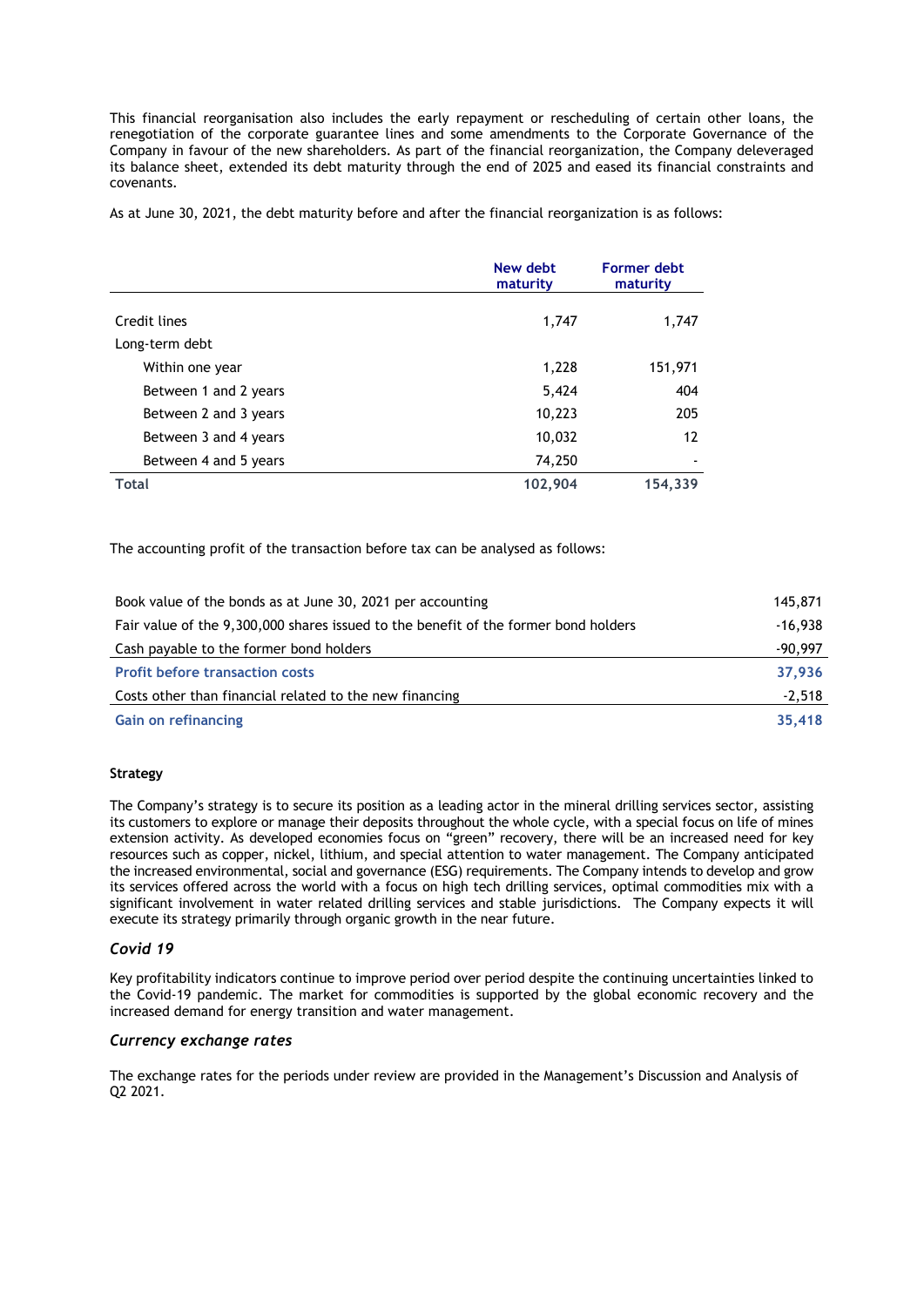#### *Non-IFRS measures*

EBITDA represents Net income before interest expense, income taxes, depreciation, amortization and non-cash share based compensation expenses. EBITDA is a non-IFRS quantitative measure used to assist in the assessment of the Company's ability to generate cash from its operations. The Company believes that the presentation of EBITDA is useful to investors because it is frequently used by securities analysts, investors and other interested parties in the evaluation of companies in the drilling industry. EBITDA is not defined in IFRS and should not be considered to be an alternative to Profit for the period or Operating profit or any other financial metric required by such accounting principles.

Net debt corresponds to the current and non-current portions of borrowings and the consideration payable related to acquisitions, net of cash and cash equivalents.

Reconciliation of the EBITDA is as follows:

| (In thousands of US\$)<br>(unaudited)      | O <sub>2</sub> 2021 | O <sub>2</sub> 2020 | H <sub>1</sub> 2021 | H <sub>1</sub> 2020 |
|--------------------------------------------|---------------------|---------------------|---------------------|---------------------|
|                                            | 10,049              | 6.062               | 10.852              | 6.186               |
|                                            | 4.606               | 4.054               | 8,867               | 8.350               |
| Non-cash employee share-based compensation | 50                  | 45                  | 100                 | 90                  |
|                                            | 14,705              | 10,161              | 19.819              | 14,626              |

## *Conference call and webcast*

On July 30, 2021, Company Management will conduct a conference call at 10:00 am ET to review the financial results. The call will be hosted by Daniel Simoncini, Chairman and co-CEO, and Jean-Pierre Charmensat, co-CEO and CFO.

You can join the call by dialing 1-888-664-6392 or 1-416-764-8659. You will be put on hold until the conference call begins. A live audio webcast of the Conference Call will also be available

https://produceredition.webcasts.com/starthere.jsp?ei=1484374&tp\_key=afb4c24d95

An archived replay of the webcast will be available for 90 days.

## **About Foraco International SA**

Foraco International SA (TSX: FAR) is a leading global mineral drilling services company that provides a comprehensive and reliable service offering in mining and water projects. Supported by its founding values of integrity, innovation and involvement, Foraco has grown into the third largest global drilling enterprise with a presence in 22 countries across five continents. For more information about Foraco, visit www.foraco.com.

## **For further information, please contact:**

Fabien Sevestre (ir@foraco.com)

Tel: (705) 495-6363

"Neither TSX Exchange nor its Regulation Services Provider (as that term is defined in the policies of the TSX Exchange) accepts responsibility for the adequacy or accuracy of this release."

## *Caution concerning forward-looking statements*

This document may contain "forward-looking statements" and "forward-looking information" within the meaning of applicable securities laws. These statements and information include estimates, forecasts, information and statements as to Management's expectations with respect to, among other things, the future financial or operating performance of the Company and capital and operating expenditures. Often, but not always, forward-looking statements and information can be identified by the use of words such as "may", "will", "should", "plans", "expects", "intends", "anticipates",